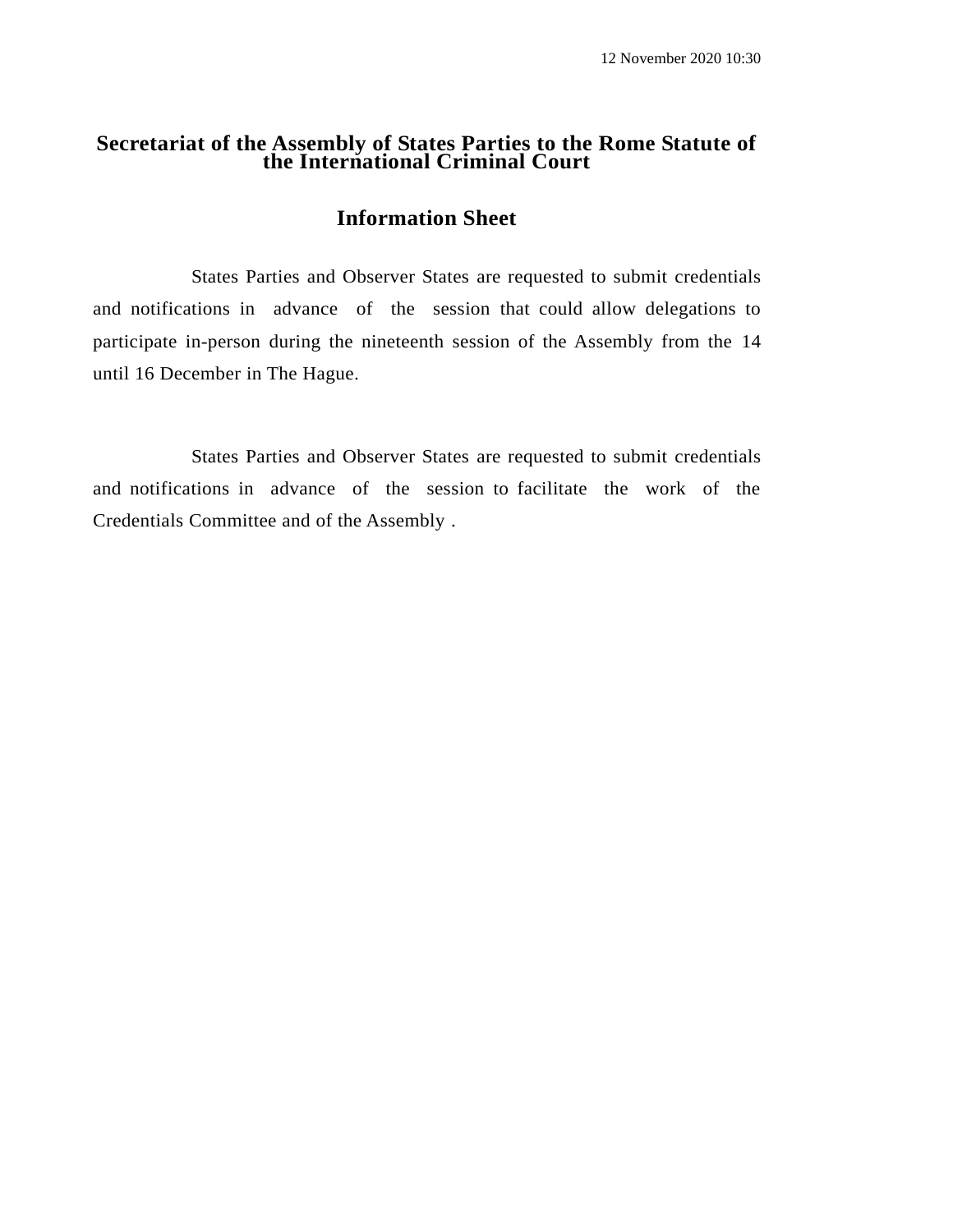# **CREDENTIALS**

### **Credentials of States Parties**

Pursuant to Rule 24 of the *Rules of Procedure of the Assembly of States Parties*, the original credentials of representatives of States Parties and the names of alternates and advisers shall be submitted to the Secretariat if possible not later than 24 hours after the opening of the session. Advance scanned copies of credentials (preferably in PDF format) should be sent by e-mail to the Secretariat (asp@icc-cpi.int) on the understanding that original credentials will also be submitted not later than 24 hours after the opening of the session. The credentials shall be issued by the Head of State or Government or by the Minister of Foreign Affairs or by a person authorized by either of them.

Rule 26: Pending a decision of the Assembly upon their credentials, representatives of States Parties shall be entitled to participate provisionally in the Assembly.

**SAMPLE OF CREDENTIALS LETTER FOR STATES PARTIES**

### [**OFFICIAL LETTERHEAD**]

#### *Address to the Secretariat of the Assembly*

Whereas [*name of State Party*] desires to be represented in-person at the nineteenth session of the Assembly of States Parties to the Rome Statute of the International Criminal Court to be held in The Hague, from 14 to 16 December 2020,

Now therefore we *[Head of State or Government or Minister of Foreign Affairs or person authorized by either]* have appointed the following participants to represent [*name of State Party*] to the nineteenth session of the Assembly of States Parties to the Rome Statute of the International Criminal Court:

Nineteenth session in The Hague: Representative (one): [name and title]

| $Alternate(s)$ : | $[name(s)$ and title(s)] |
|------------------|--------------------------|
| Adviser(s):      | $[name(s)$ and title(s)] |

The representative has full powers to act and take decisions on behalf of the Government of [*name of State Party*]

**[**CERTIFIED WITH SIGNATURE AND SEAL**]**